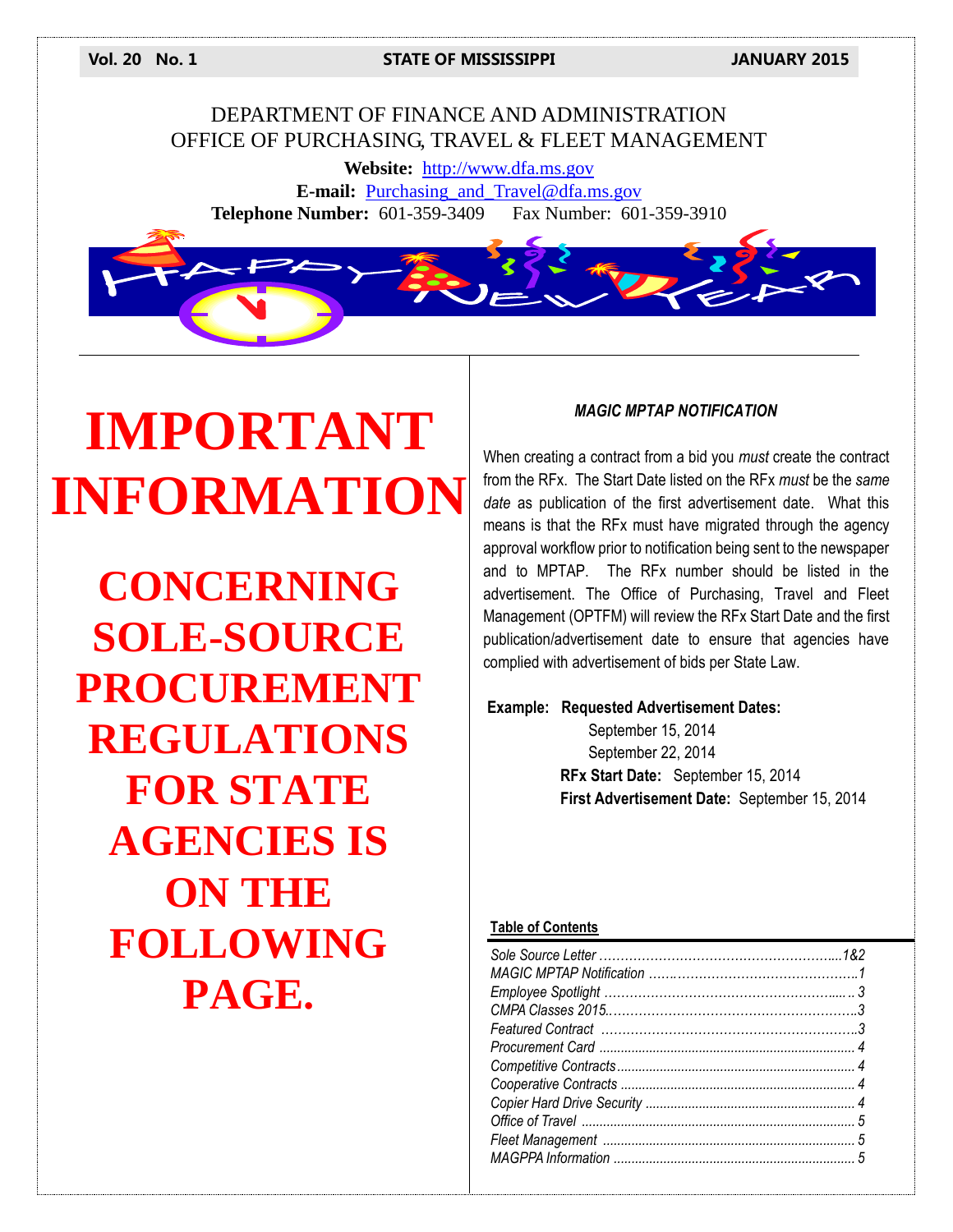

#### **STATE OF MISSISSIPPI GOVERNOR PHIL BRYANT**

#### **DEPARTMENT OF FINANCE AND ADMINISTRATION**

#### KEVIN J. UPCHURCH **EXECUTIVE DIRECTOR**

#### **MEMORANDUM**

| To:   | Monica L. Ritchie, Chief Procurement Officer<br><b>Department of Finance and Administration (DFA)</b><br><b>Office of Purchasing, Travel, and Fleet Management (OPTFM)</b> |  |
|-------|----------------------------------------------------------------------------------------------------------------------------------------------------------------------------|--|
|       | Glenn R. Kornbrek, AIA, Director<br>DFA Bureau of Building, Grounds and Real Property Management (BOB)                                                                     |  |
| From: | Kevin J. Upchurch, Chairman<br>Public Procurement Review Board                                                                                                             |  |
| Date: | <b>December 18, 2014</b>                                                                                                                                                   |  |
| Re:   | <b>Sole-Source Procurement Regulations</b>                                                                                                                                 |  |

At a Special Meeting on December 18, 2014, the PPRB suspended the application of all regulations regarding sole-source procurement in the Mississippi Procurement Manual and Bureau of Building Procedure Manual. Effective immediately, all agency requests for sole-source procurement or specification which require approval of the DFA Office of Purchasing or DFA Bureau of Building must now be submitted to the DFA Executive Director or his designee for further review and evaluation. In order to assist the DFA Executive Director or his designee with this review, agencies are directed to provide any and all pertinent information regarding the request; including, but not limited to:

- 1. A written justification, on agency letterhead, signed by the agency head, certifying that the commodity is a noncompetitive item only available from one source.
- 2. Supporting documentation evidencing the justification provided by the Vendor or gathered during research by the purchasing agency.
- 3. A history or narrative of the agency's use of the particular commodity, including whether it was first procured as a noncompetitive single source.

The DFA Executive Director or his designee will review the agency's request as expeditiously as possible. OPTFM and the BOB are directed to ensure compliance with this Memorandum and to prepare agency requests with all supporting documentation for the review of the DFA Executive Director or his designee.

Please advise agencies that when they are in doubt as to whether to submit a sole-source procurement request or where the justification is deemed insufficient by the DFA Executive Director, the agency is directed to seek quotes or advertise for the item in accordance with Miss. Code Ann. § 31-7-13. Any violation of the laws governing public procurement subjects the agency head to criminal and civil penalties in accordance with Miss Code Ann. §§ 31-7-55 and 31-7-57.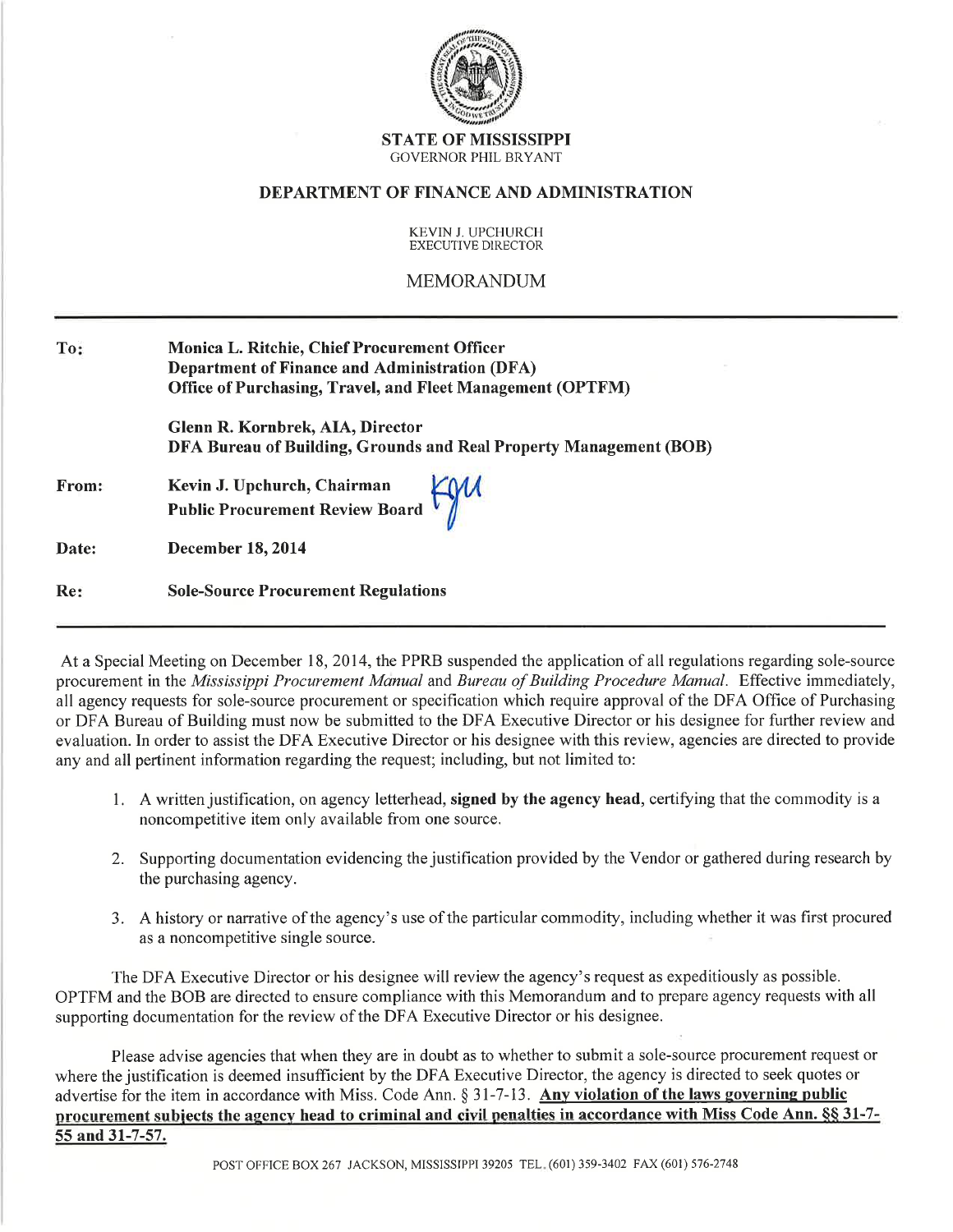#### **PURCHASING NOTES – January 2015**



## EMPLOYEE SPOTLIGHT

#### MICHAEL COOK

Michael Cook has been promoted from his current position as a Senior Contract Analyst to Director of Purchasing and Travel. Mike has over 30 years of procurement and management experience of which the last 10 years has been with the State of Mississippi. Previous to working for the State, he was Director of Purchasing for Saks Incorporated three years, Purchasing Manager for Jitney Jungle Stores of America 14 years and 6 years with Puckett Machinery in several management positions. Michael attended Mississippi State University and graduated from the University of Southern Mississippi with a Bachelor of Science in Business Administration. Michael is currently a member of the Mississippi Association of Governmental Purchasing/Property Agents (MAGPPA), the National Institute of Governmental Purchasing (NIGP) and the National Association of State Procurement Officials (NASPO). He also holds the certification of Certified Professional Public Buyer (CPPB) and the Certified Mississippi Purchasing Agent (CMPA).



**2015 Training Schedule for Certified Mississippi Purchasing Agent (CMPA) Class**

#### **Cost of Class is \$75.00**

- **January 27-29 Class Cancelled**
- **February 24-26 Class Cancelled**
	- **March 23-25 Class Cancelled**
- **April 28-30 Class Cancelled**
- **August 25-27 ITS**
- **September 22-24 ITS**
- **November 17-19 Location TBD**



## **Industrial Equipment and Supplies**

**Commodity**: Industrial Supplies **Type of Contract:** Negotiated **Dates of Contract:** September 1, 2014 - August 31, 2015

**Contract Analyst**: Carolyn A. Jenkins, [carolyn.jenkins@dfa.ms.gov](mailto:carolyn.jenkins@dfa.ms.gov)

### **Contract link**:

[http://www.dfa.ms.gov/Purchasing/statecontracts/IndustrialEqu](http://www.dfa.ms.gov/Purchasing/statecontracts/IndustrialEquipmentlist445.html) [i](http://www.dfa.ms.gov/Purchasing/statecontracts/IndustrialEquipmentlist445.html) [pmentlist445.html](http://www.dfa.ms.gov/Purchasing/statecontracts/IndustrialEquipmentlist445.html)

**Contract Spend**: \$6,113,369.30

#### **Vendors on Contract:**

| <b>Vendor Name</b>                                                                   | <b>MAGIC</b><br><b>Supplier</b><br><b>Number</b> | Contract<br><b>Number</b> |
|--------------------------------------------------------------------------------------|--------------------------------------------------|---------------------------|
| <b>Applied Industrial Technologies</b>                                               | 3100005837                                       | 8200013691                |
| <b>Fastenal Company</b>                                                              | 3100031181                                       | 8200013693                |
| Ferguson Enterprises                                                                 | 3100011816                                       | 8200013927                |
| <b>Grainger Industrial Supply</b>                                                    | 3100031196                                       | 8200013627                |
| <b>Grainger Industrial Supply -</b><br>(Universities and Community<br>Colleges Only) |                                                  | 5-445-22736-A             |
| Graybar Electric Company, Inc.                                                       | 3100031198                                       | 8200013628                |
| <b>HD Supply Facilities</b><br>Maintenance                                           | 3100031202                                       | 8200013690                |
| Hilti, Inc.                                                                          | 3100033930                                       | 8200013641                |
| Medi-Surg Medical and Office<br>Supplies                                             | 3100033948                                       | 8200013942                |
| <b>MSC Industrial Supply</b><br>Company                                              | 3100031257                                       | 8200013699                |
| O.T. Trans, Inc.                                                                     | 3100034048                                       | 8200013696                |
| PlumbMaster, Inc.                                                                    | 3100031282                                       | 8200013697                |
| <b>Revell Supply Group</b>                                                           | 3100031288                                       | 8200013698                |
| Sefco Electric Supply Company,<br>Inc.                                               | 3100031298                                       | 8200013692                |
| Snap-On Industrial                                                                   | 3100031307                                       | 8200013913                |
| Stuart C. Irby Company                                                               | 3100031315                                       | 8200014287                |
| <b>WESCO Distribution, Inc.</b>                                                      | 3100031347                                       | 8200013695                |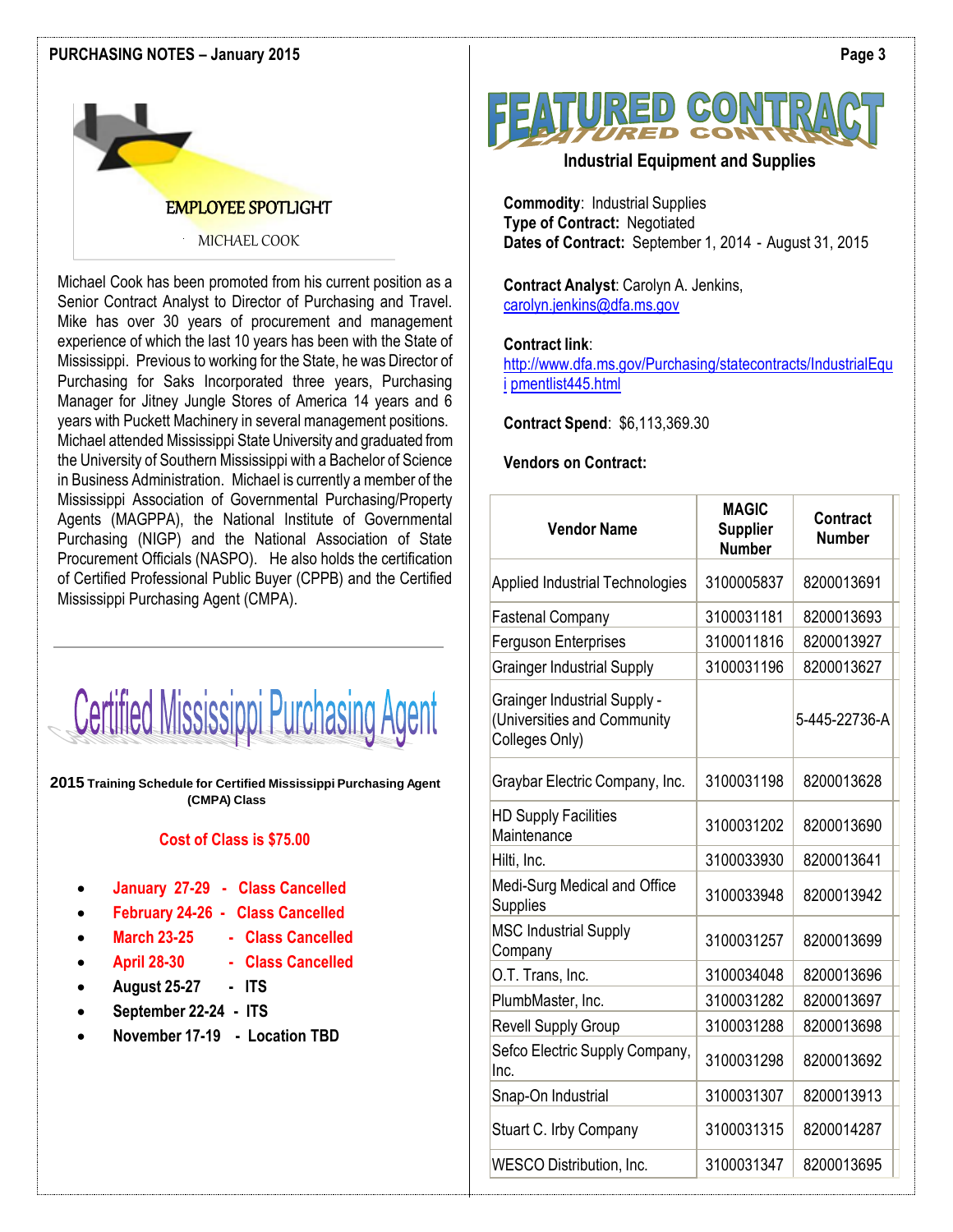# *Procurement Card*

Having a State Procurement Card is an asset to any State Agency or Department. The card can be used for any approved purchases ranging from small dollar amounts up to \$5,000.00. The procurement



card can also be used to purchase contract items as well as noncontract items. Just as individuals are assigned procurement cards, state agencies and departments can be assigned one card for agency and/or departmental use. When a card is assigned to an agency or department, anyone within the agency or department can sign the card out and use it for approved purchases. After those purchases have been made, the card should be signed back in. The rules and regulations for an agency/departmental card are the same as an individual assigned procurement card. For more details on how to set up an agency/departmental card or individual card for your agency or department, contact Symone Bounds, Procurement Card Administrator, a[t Symone.Bounds@dfa.ms.gov](mailto:Symone.Bounds@dfa.ms.gov) or 601-359-9373 or Ross Campbell, Director of Marketing and Audit, at [Ross.Campbell@dfa.ms.gov](mailto:Ross.Campbell@dfa.ms.gov) or 601-359-2004.

## *Competitive Bid Contract(s)*

The following Competitive Bid Contract was effective on January 1, 2015, and will expire on December 31, 2015.

• Paper Towels and Toilet Tissue

Competitive bid contracts can be viewed on the Office of Purchasing, Travel and Fleet Management's website at [http://www.dfa.state.ms.us/Purchasing/StateContracts/Competitive](http://www.dfa.state.ms.us/Purchasing/StateContracts/Competitive.html) [.html.](http://www.dfa.state.ms.us/Purchasing/StateContracts/Competitive.html)

## *Cooperative Contracts*

The Office of Purchasing, Travel and Fleet Management has established an agreement with:

- MMCAP, through the vendor Redwood Toxicology Laboratory, for drug testing kits. This agreement will expire on December 16, 2015.
- US Communities, through the vendor Independent Stationers, for office supplies, and with TCPN, through the vendor Office Depot, for office supplies. These agreements have been extended through December 31, 2015.

• NJPA, through the vendor Mannington Mills, for floor coverings. This agreement will expire December 31, 2015.

These cooperative contracts can be viewed on our website at the following link:

[http://www.dfa.state.ms.us/Purchasing/StateContracts/Cooperativ](http://www.dfa.state.ms.us/Purchasing/StateContracts/Cooperative.html) [e.html](http://www.dfa.state.ms.us/Purchasing/StateContracts/Cooperative.html)

# *COPIER HARD DRIVE SECURITY*



This is a friendly reminder regarding deletion/removal of data from a copier hard drive for security purposes. When removing a copier that has been purchased or rented, ensure that the vendor complies with the below terms regarding hard drive security.

#### **Hard Drive Security**

The manufacturer or dealer that rented the equipment to the entity must properly format the hard drive, deleting all information, or replace the hard drive with a new hard drive prior to storing or reselling the equipment. If they choose, agencies may also request to retain the hard drive for a nominal fee. The vendor will supply written notification to the renting agency that all data has been made inaccessible. This notification must be provided within 45 days of the equipment being returned to the vendor.

If you have questions regarding this requirement, you may contact the Office of Purchasing and Travel at (601) 359-3409.



#### Woolfolk Office Building